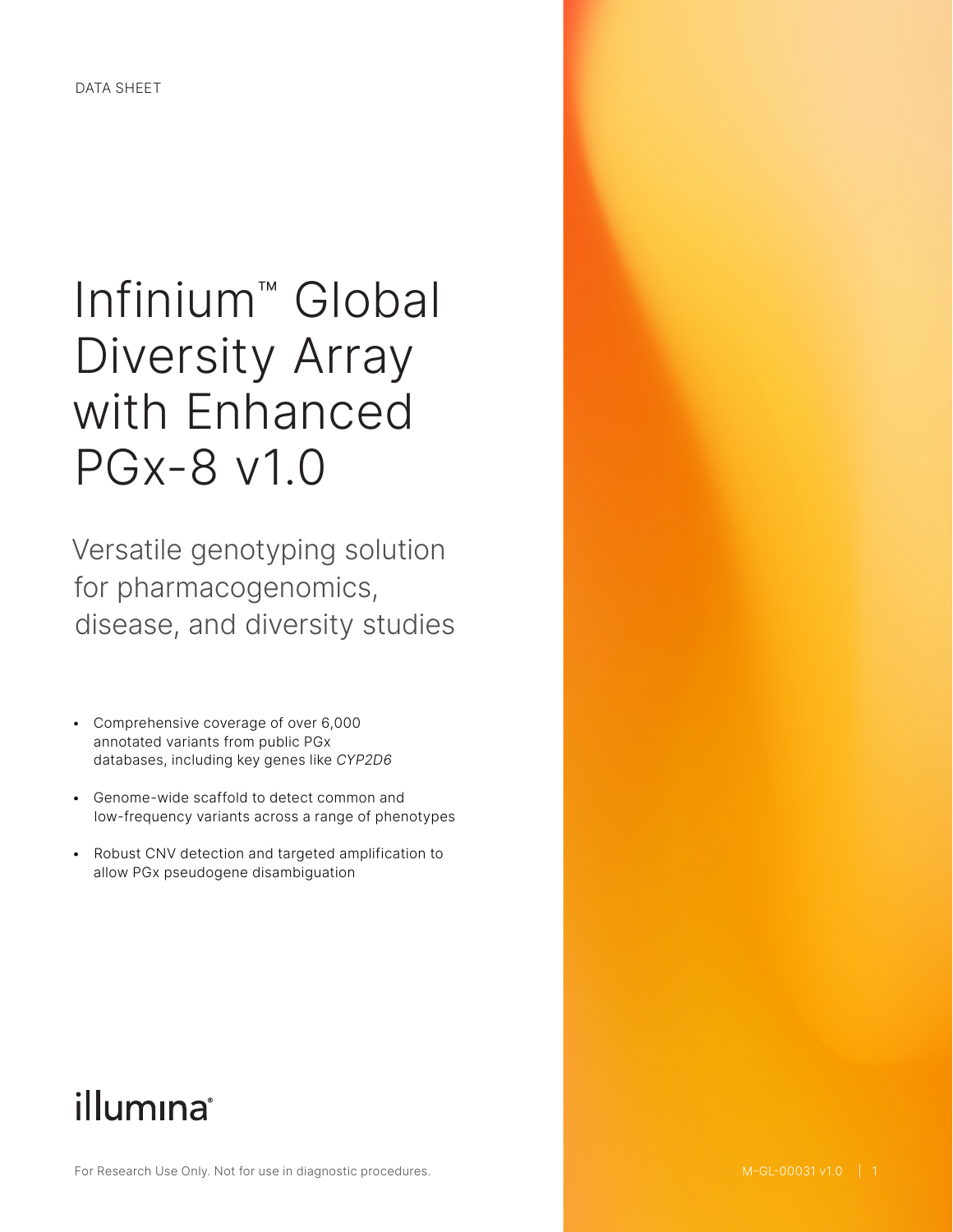### Introduction

The Infinium Global Diversity Array with Enhanced PGx-8 v1.0 BeadChip is the most comprehensive genotyping microarray on the market for supporting pharmacogenomic (PGx) research along with polygenic risk score development, ancestry determination, and genetic disease research. The array is built on an eight-sample BeadChip that contains more than 1.9 million markers on a genome-wide backbone ([Figure 1](#page-1-0), [Table 1](#page-1-1)).

Other noteworthy attributes are the inclusion of more than 44,000 absorption, distribution, metabolism, and excretion (ADME) markers spanning more than 2000 genes and exceptional coverage of priority level A and B Clinical Pharmacogenetics Implementation Consortium (CPIC) variants ([Figure 2,](#page-1-2) [Table 1](#page-1-1)).*[1](#page-7-0)*, *[2](#page-7-1)* High-impact PGx genes like *CYP2D6*, *CYP2B6*, and *TPMT* that have historically been challenging to discern are now accessible due to significant workflow improvements that enable disambiguation of pseudogenes. In addition, optional interpretation software allows you to generate a report containing metabolizer status and star allele calls.

#### <span id="page-1-1"></span>Table 1: Product informationa

| Feature                                   | Description        |
|-------------------------------------------|--------------------|
| <b>Species</b>                            | Human              |
| Total number of markers <sup>b</sup>      | 1,933,117          |
| Capacity for custom bead<br>types         | 175,000            |
| Number of samples per<br>BeadChip         | 8                  |
| DNA input requirement                     | 200 ng             |
| Assay chemistry                           | Infinium LCG       |
| Instrument support                        | iScan System       |
| Maximum iScan System<br>sample throughput | ~1728 samples/week |
| Scan time per sample                      | 4.4 minutes        |
|                                           |                    |

a. Approximate values, scan times, and maximum throughput will vary depending on laboratory and system configurations

b. Variants found on commercial manifest



<span id="page-1-0"></span>Figure 1: Summary of content—Plotted in the inner pie is the proportion of the array selected for genome-wide coverage, clinical research, and quality control (QC). The outer ring summarizes the weighted reference global allele frequency for unique variants present in the 1000 Genomes Project (1000G).<sup>[3](#page-7-2)</sup> Variants not in 1000G are labeled. Counts represent unique variants.



<span id="page-1-2"></span>Figure 2: Broad spectrum of pharmacogenomics markers— Clinical research content developed from an extensive list of pharmacogenomics markers selected based on CPIC guidelines and the PharmGKB database.<sup>[1,](#page-7-0)[2](#page-7-1)</sup> Content includes PGx public database variants, variants annotated in PharmGKB, PharmVar,<sup>[4](#page-7-3)</sup> CPIC, genome-wide PGx coverage, extended ADME genes, CPIC level A genes, including targeted imputation tag SNPs, and CPIC level A CNV tags.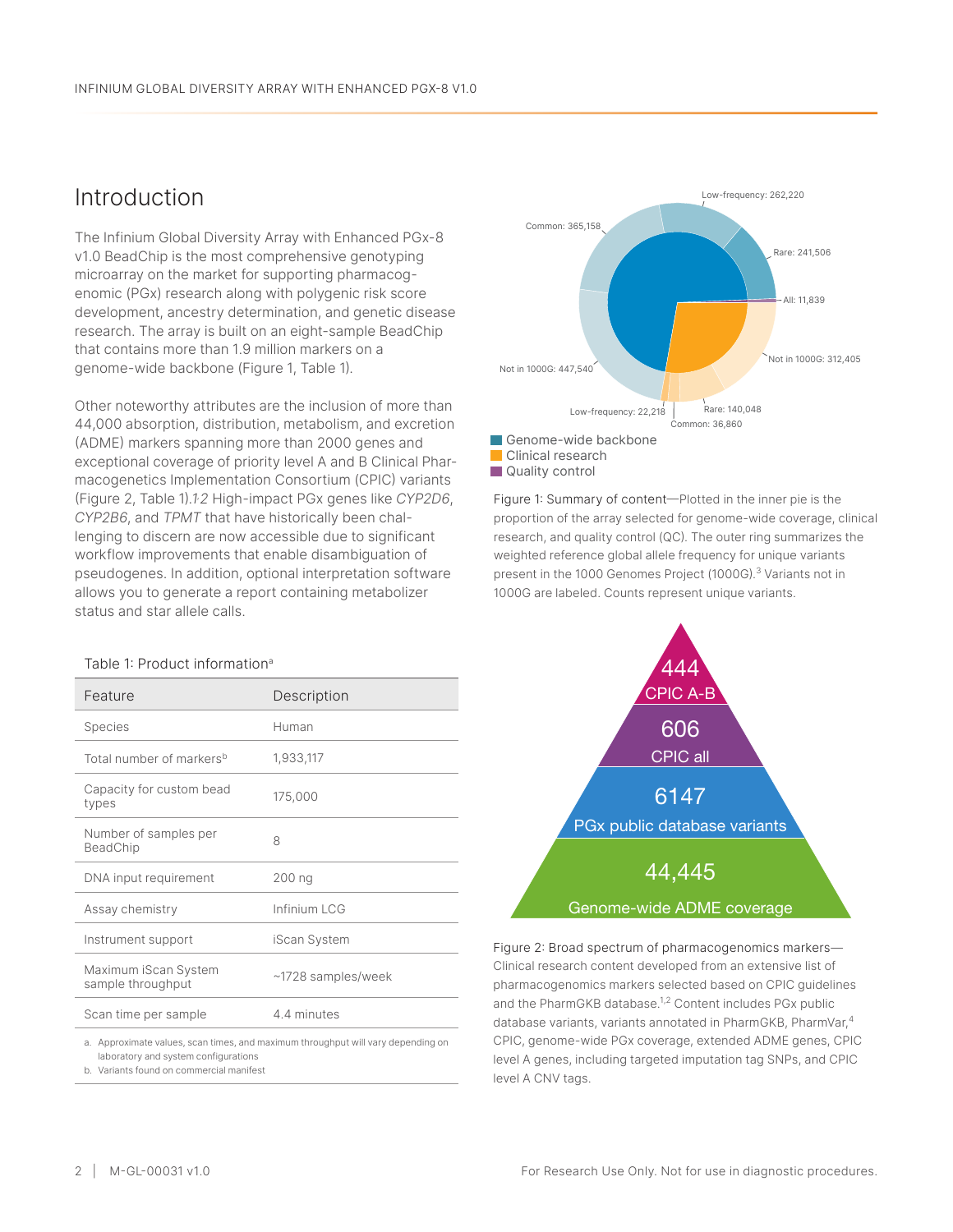| Content                                             | No. of<br>markers <sup>a</sup> | Research application/note                                        | Content                                       | No. of<br>markers | Research application/note                                                                                            |  |
|-----------------------------------------------------|--------------------------------|------------------------------------------------------------------|-----------------------------------------------|-------------------|----------------------------------------------------------------------------------------------------------------------|--|
| ACMG <sup>5</sup> 59 2016 gene<br>coverage          | 30,878                         |                                                                  | GO <sup>11</sup> CVS genes                    | 331,520           | Cardiovascular conditions                                                                                            |  |
| ACMG 59 all<br>annotations                          | 22,812                         |                                                                  | Database<br>of Genomic<br>Variants12          |                   | 1,440,531 Genomic structural variation                                                                               |  |
| ACMG 59 pathogenic                                  | 6753                           | Variants with known clinical                                     | eQTLs <sup>13</sup>                           | 6394              | Genomic loci regulating mRNA expression<br>levels                                                                    |  |
| ACMG 59 likely<br>pathogenic                        | 2946                           | significance identified from<br>clinical WGS and WES samples     | Fingerprint SNPs <sup>14</sup>                | 481               | Human identification                                                                                                 |  |
| ACMG 59 benign                                      | 2051                           |                                                                  | gnomAD <sup>15</sup> exome                    | 502,547           | WES and WGS results from unrelated<br>individuals from various studies                                               |  |
| ACMG 59 likely benign                               | 3701                           |                                                                  | HLA genes <sup>16</sup>                       | 18,893            | Disease defense, transplant rejection, and<br>autoimmune disorders                                                   |  |
| ACMG 59 VUS                                         | 5330                           |                                                                  | Extended MHC <sup>16,c</sup>                  | 23,965            | Disease defense, transplant rejection, and<br>autoimmune disorders                                                   |  |
| ADME <sup>6</sup> core and<br>extended + CPIC genes | 49,705                         | Drug absorption, distribution,<br>metabolism, and excretion      | KIR genes <sup>7</sup>                        | 154               | Autoimmune disorders and disease defense                                                                             |  |
| ADME core and<br>extended + CPIC<br>genes +/- 10 kb | 57,588                         | Includes regulatory regions                                      | Neanderthal<br>SNPs <sup>17</sup>             | 2095              | Neanderthal ancestry and human population<br>migration                                                               |  |
| AIM <sub>sb</sub>                                   | 3047                           | Ancestry-informative markers                                     | Newborn/carrier<br>screening gene<br>coverage | 61,902            | Genes associated childhood diseases<br>included in the TruSight" Inherited Disease<br>Sequencing Panel <sup>18</sup> |  |
| APOE <sup>7</sup>                                   | 86                             | Cardiovascular disease,<br>Alzheimer's disease, and<br>cognition | NHGRI-EBI GWAS<br>catalog19                   | 32,585            | Markers from published GWAS                                                                                          |  |
| Blood phenotype<br>genes <sup>8</sup>               | 3036                           | Blood phenotypes                                                 | PharmGKB <sup>4,20</sup> all                  | 5116              |                                                                                                                      |  |
| ClinVar <sup>9</sup> variants                       | 110,608                        |                                                                  | PharmGKB level 1A                             | 297               |                                                                                                                      |  |
| ClinVar pathogenic                                  | 20,719                         |                                                                  | PharmGKB level 1B                             | 8                 |                                                                                                                      |  |
| ClinVar likely<br>pathogenic                        | 8241                           | Relationships among variation,                                   | PharmGKB level<br>2A                          | 56                | Human genetic variation associated with drug<br>responses                                                            |  |
| ClinVar benign                                      | 29,366                         | phenotypes, and human health                                     | PharmGKB level<br>2B                          | 49                |                                                                                                                      |  |
| ClinVar likely benign                               | 19,298                         |                                                                  | PharmGKB level 3                              | 1911              |                                                                                                                      |  |
| ClinVar VUS                                         | 24,342                         |                                                                  | PharmGKB level 4                              | 446               |                                                                                                                      |  |
| COSMIC <sup>10</sup> genes                          |                                | 1,043,886 Somatic mutations in cancer                            | RefSeq <sup>21</sup> 3' UTRs                  | 46,399            | 3' untranslated regions <sup>d</sup>                                                                                 |  |
| $C2$ all                                            | 606                            |                                                                  | RefSeq 5' UTRs                                | 30,386            | 5' untranslated regions <sup>d</sup>                                                                                 |  |
| CPIC-A                                              | 413                            |                                                                  | RefSeq All UTRs                               | 74,608            | Untranslated regions <sup>d</sup>                                                                                    |  |
| CPIC-A/B                                            | 3                              |                                                                  | RefSeq                                        | 1,121,140         | All known genes                                                                                                      |  |
| CPIC-B                                              | 28                             | Variants with potential quidelines<br>to optimize drug therapy   | RefSeq $+/- 10$ kb                            | 1,262,045         | Regulatory regions <sup>d</sup>                                                                                      |  |
| CPIC-C                                              | 43                             |                                                                  | RefSeq Promoters                              | 45,221            | 2 kb upstream to include promoter regions <sup>d</sup>                                                               |  |
| CPIC-C/D                                            | $\overline{2}$                 |                                                                  | RefSeq splice                                 | 12,106            | Variants at splice sites <sup>d</sup>                                                                                |  |
| CPIC-D                                              | 60                             |                                                                  | regions                                       |                   |                                                                                                                      |  |

### <span id="page-2-0"></span>Table 2: Infinium Global Diversity Array with Enhanced PGx-8 v1.0 high-value content

a. The number of markers for each category are subject to change

b. Based on internal calculations

c. Extended MHC is a 8 Mb region

d. Of all known genes

ACMG: American College of Medical Genetics; ADME: absorption, distribution, metabolism, and excretion; AIM: ancestry-informative marker; APOE: apolipoprotein E; COSMIC: catalog of somatic mutations in cancer; CPIC: Clinical Pharmacogenetics Implementation Consortium; EBI: European Bioinformatics Institute; eQTL: expression quantitative trait loci; gnomAD: Genome Aggregation Database; GO CVS: gene ontology annotation of the cardiovascular system; GWAS: genome-wide association study; HLA: human leukocyte antigen; KIR: killer cell immunoglobulin-like receptor; MHC: major histocompatibility complex; NHGRI: National Human Genome Research Institute; PharmGKB: Pharmacogenomics Knowledgebase; RefSeq: NCBI Reference Sequence Database; NCBI: National Center for Biotechnology Information; UTR: untranslated region; VUS: variant of unknown significance; WES: whole-exome sequencing; WGS: whole-genome sequencing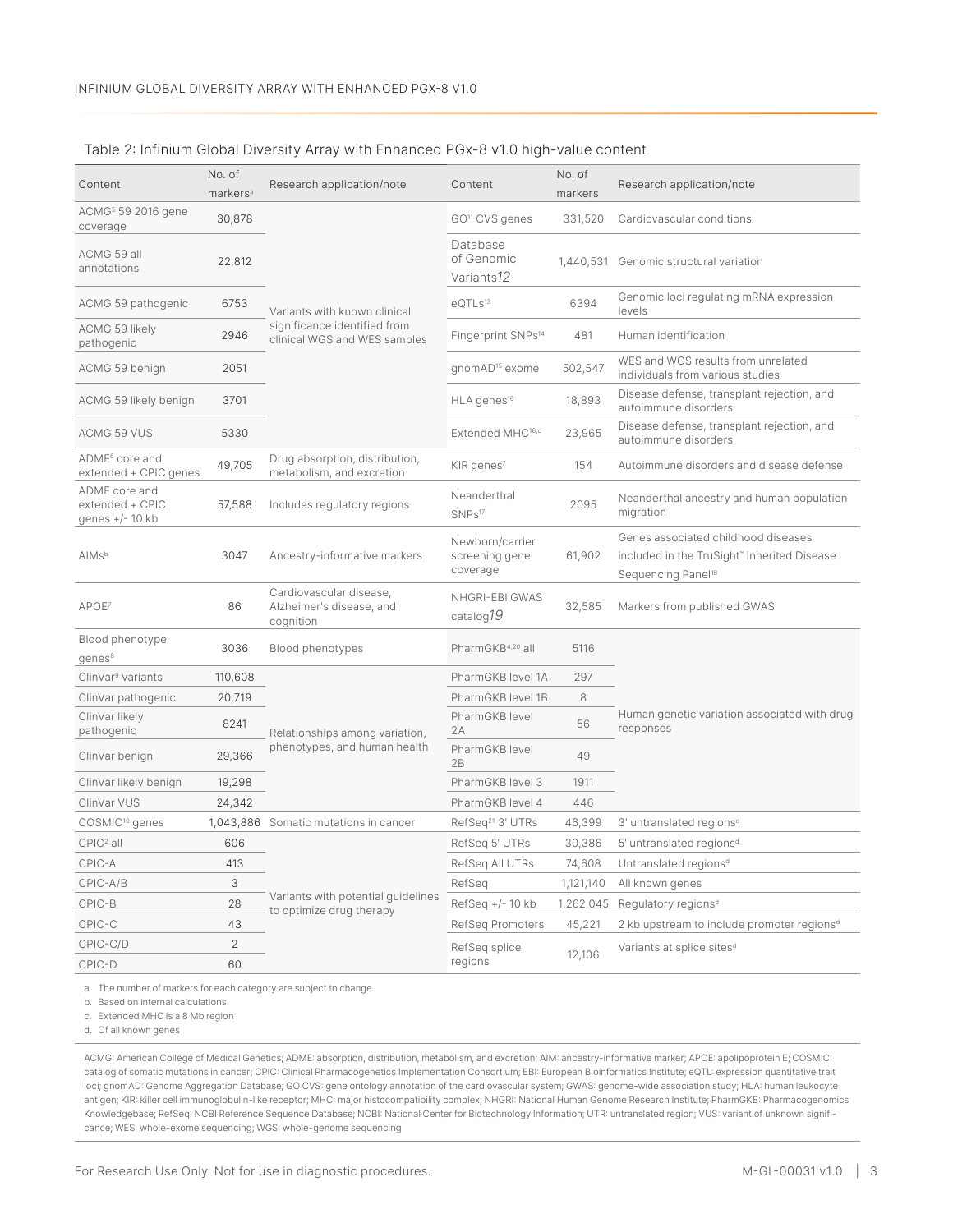The Global Diversity Array with Enhanced PGx-8 BeadChip is built on a high-density single nucleotide polymorphism (SNP) global backbone optimized for cross-population imputation genome coverage ([Figure 1](#page-1-0), [Table 3](#page-3-0)). The combination of a high-density SNP backbone and clinical research variant coverage helps make the Infinium Global Diversity Array-8 v1.0 BeadChip the most cost-effective array within the Illumina portfolio. It is the array chosen by the [All of Us Research Program](https://allofus.nih.gov/) that aims to sequence and genotype over 1 million individuals. The array is ideal for precision medicine programs interested in maximizing their return on genotyping investments.

### <span id="page-3-0"></span>Table 3: Marker information

| Marker categories                  |                                           |      | No. of markers |  |  |
|------------------------------------|-------------------------------------------|------|----------------|--|--|
| Exonic markers <sup>a</sup>        |                                           |      | 531,191        |  |  |
| Intronic markers <sup>a</sup>      |                                           |      | 664,016        |  |  |
| Promoters <sup>a</sup>             |                                           |      | 53,311         |  |  |
| Nonsense markers <sup>b</sup>      |                                           |      | 28,224         |  |  |
| Missense markers <sup>b</sup>      |                                           |      | 398,598        |  |  |
|                                    | Synonymous markers <sup>b</sup><br>34,000 |      |                |  |  |
| Mitochondrial markers <sup>b</sup> |                                           |      | 1318           |  |  |
| Indels <sup>c</sup>                |                                           |      | 39,257         |  |  |
| Sex chromosomes <sup>c</sup>       | X                                         | Υ    | PAR/homologous |  |  |
|                                    | 63,810                                    | 6215 | 5477           |  |  |

a. RefSeq, NCBI Reference Sequence Database.*[21](#page-7-20)*

b. Compared against the UCSC Genome Browser.<sup>[7](#page-7-12)</sup>

c. NCBI Genome Reference Consortium, Version GRCh37.*[22](#page-7-21)*

indel: insertion/deletion; PAR: pseudoautosomal region; UCSC: University of Califorina Santa Cruz; NCBI: National Center for Biotechnology Information

Each Global Diversity Array with Enhanced PGx-8 v1.0 Kit includes BeadChips and reagents for amplifying, fragmenting, hybridizing, labeling, and detecting genetic variants using the high-throughput, streamlined Infinium workflow.

## Exceptional exonic content

The Infinium Global Diversity Array with Enhanced PGx-8 v1.0 BeadChip includes enhanced tagging in exonic regions and enriched coverage to map loci from genome-wide association studies (GWAS) with previously identified disease or trait associations. More than 400,000

exome markers were gathered from 36,000 individuals from diverse ethnic groups, including African Americans, Hispanics, Pacific Islanders, East Asians, Europeans, and individuals of mixed ancestry. The array also features diverse exonic content from the ExAC database,<sup>[23](#page-7-22)</sup> including cross-population and population-specific markers with either functionality or strong evidence for association [\(Table](#page-3-1) 4).

### <span id="page-3-1"></span>Table 4: Exonic coverage across populations

| Population(s) <sup>a, b</sup> | No. of markers |
|-------------------------------|----------------|
| <b>NEF</b>                    | 346,340        |
| <b>FAS</b>                    | 146,281        |
| <b>AMR</b>                    | 272,178        |
| AFR                           | 257,690        |
| SAS                           | 224,431        |
| NEF/EAS/AMR/AFR/SAS           | 69,432         |
|                               |                |

a. [internationalgenome.org/category/population](https://www.internationalgenome.org/category/population)

b. Based on gnomAD, [gnomad.broadinstitute.org/](https://gnomad.broadinstitute.org/)

NEF: non-Finish European; EAS: East Asian; AMR: ad mixed American; AFR: African; SAS: South Asian

# Broad coverage of variants with known disease associations

The Infinium Global Diversity Array with Enhanced PGx-8 v1.0 BeadChip provides coverage of variants selected from the National Human Genome Research Institute genome-wide association studies (NHGRI-GWAS) catalog<sup>[19](#page-7-15)</sup> representing a broad range of phenotypes and disease classifications. This content provides powerful opportunities for researchers interested in studying diverse populations to test and validate associations previously found in European populations.

Clinical research content on the BeadChip enables validation of disease associations, risk profiling, preemptive screening research, and PGx studies. Variant selection includes a range of pathology classifications based on ClinVar and American College of Medical Genetics (ACMG) annotations[.5](#page-7-4) The BeadChip contains extensive coverage of phenotypes and disease classifications based on ClinVar and the NHGRI-GWAS catalog ([Figure 3\)](#page-4-0). Markers cover ACMG and ClinVar database variants with a range of phenotypes pathogenic, likely pathogenic, and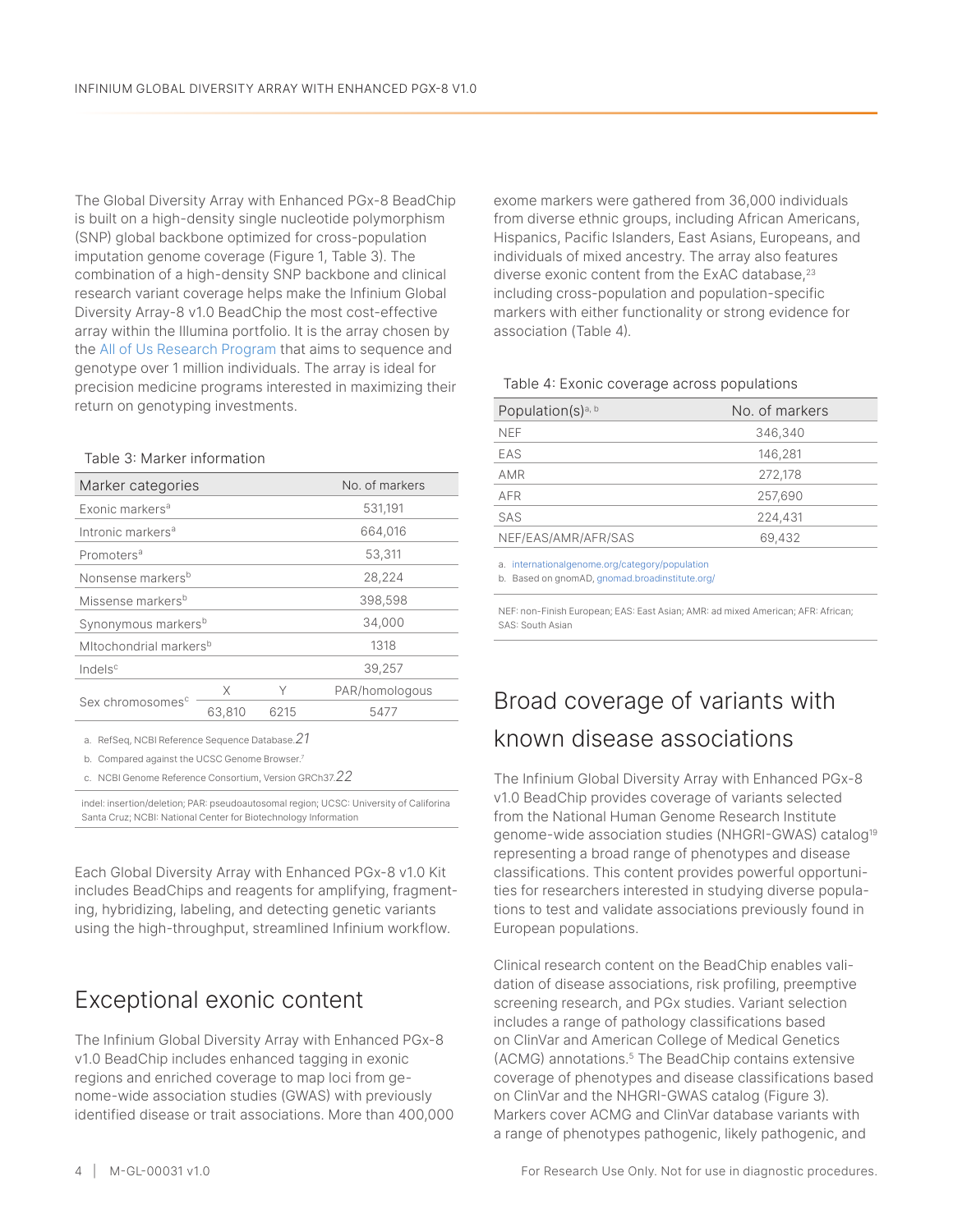

<span id="page-4-0"></span>Figure 3: Disease research content covering diverse populations—The Global Diversity Array with Enhanced PGx-8 includes extensive coverage of numerous phenotypes and disease classifications based on (A) ClinVar categories and (B) NHGRI-GWAS categories.

variants of unknown significance (VUS), as well as benign variants [\(Figure](#page-4-1) 4).

# Updated and relevant clinical

## research content

Clinical databases, such as ClinVar, are constantly evolving as new variants are added and variants change designation to "pathogenic" or "likely pathogenic." The Infinium Global Diversity Array with Enhanced PGx-8 v1.0 BeadChip provides updated coverage of many of the high-value variants contained within these annotated databases. Variants included on the array consist of markers with known disease association based on ClinVar, the PharmGKB, and the National Human Genome Research Institute (NHGRI)-EBI database.[19](#page-7-15) The BeadChip also provides imputation-based tagSNPs for HLA alleles, extended MHC region, the KIR gene, and exonic content from the gnomAD<sup>[15](#page-7-9)</sup> database [\(Table 2,](#page-2-0) [Figure](#page-4-2) 5).

Figure 5: Clinical research content—The Infinium Global Diversity Array with Enhanced PGx-8 v1.0 BeadChip incorporates expertly selected clinical research content from key databases, supporting a broad range of applications.

# QC markers for sample identification

<span id="page-4-2"></span><span id="page-4-1"></span>502,547

The Infinium Global Diversity Array with Enhanced PGx-8 v1.0 BeadChip includes quality control (QC) markers for large-scale studies, enabling sample identification, tracking, ancestry determination, stratification, and more ([Figure 6](#page-5-0)).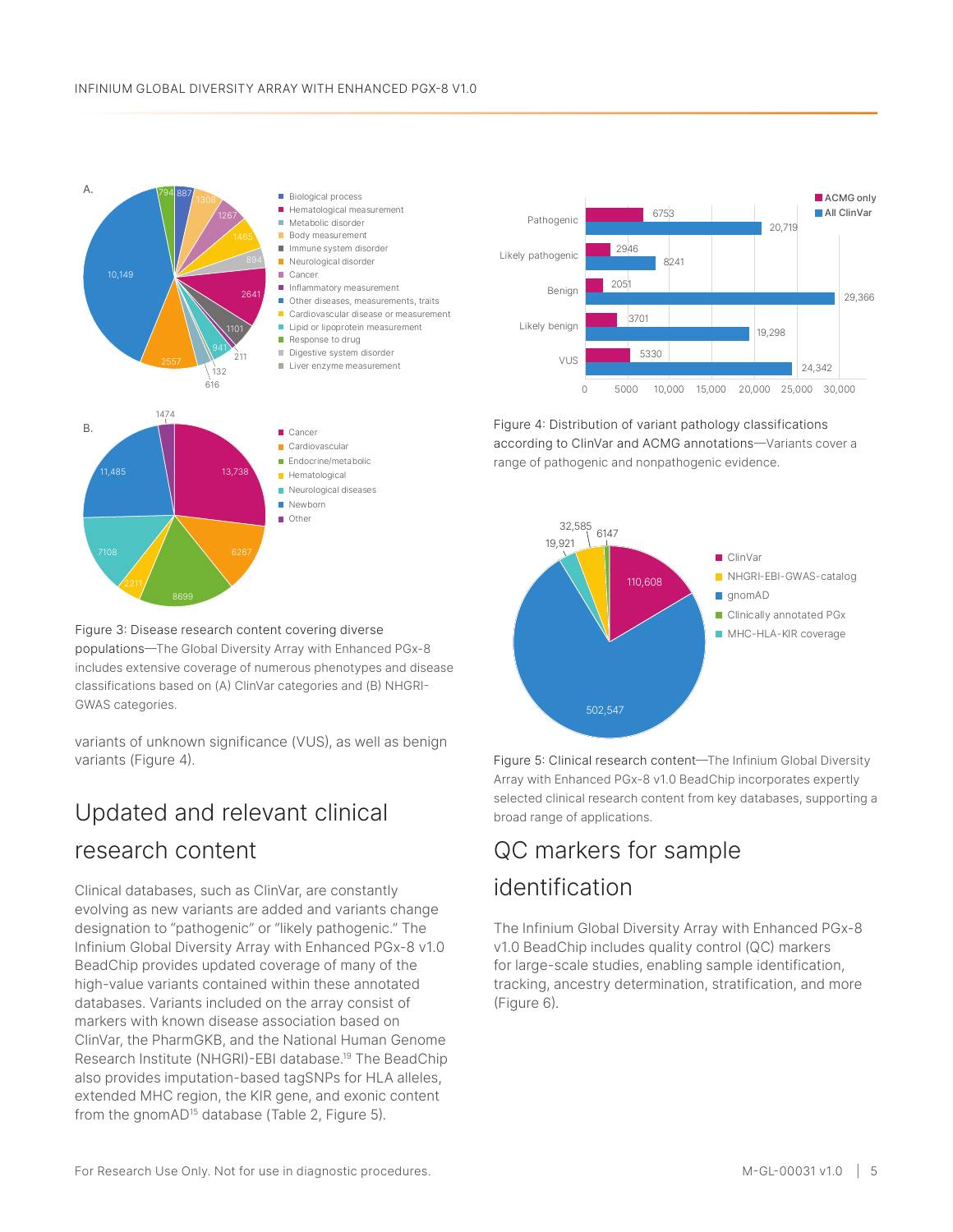|                                   |                      |  | Blood phenotype (1680)                |
|-----------------------------------|----------------------|--|---------------------------------------|
| Multi-ethnic global GWAS backbone | $\sim$ 1.3M markers  |  | Fingerprinting (450)                  |
| <b>Exonic</b>                     | $~\sim$ 460K markers |  | Sex determination (2493)              |
|                                   |                      |  | Ancestory informative (3019)          |
| Clinical research + PGx           | $~\sim$ 135K markers |  | Mitochondrial (1318)                  |
| Quality control                   | $~11.8K$ markers     |  | Pseudoautosomal regions 1 and 2 (475) |
| Custom                            | $~175K$ markers      |  | Human linkage (1785)                  |
|                                   |                      |  | Forensics (4)                         |

<span id="page-5-0"></span>Figure 6: QC markers—QC variants on the array enable various capabilities for sample tracking such as sex determination, continental ancestry, human identification, and more.

# Flexible content options

The Infinium Global Diversity Array with Enhanced PGx-8 v1.0 BeadChip can be customized to incorporate up to 175,000 custom bead types. The [DesignStudio™ Microar](https://www.illumina.com/products/by-type/informatics-products/designstudio.html)[ray Assay Designer](https://www.illumina.com/products/by-type/informatics-products/designstudio.html) can be used to design targets such as SNPs, copy number variants (CNVs), and indels.

# High-throughput workflow

The Infinium Global Diversity Array with Enhanced PGx-8 v1.0 BeadChip uses the proven Infinium 8-sample BeadChip format to enable laboratories to scale efficiently. For flexible throughput processing, the Infinium assay provides the capability to run up to 1728 samples per week using a single iScan® System. The Infinium assay provides a three-day workflow that allows users to gather and report data quickly [\(Figure](#page-6-0) 7).

# Trusted high-quality assay

The Infinium Global Diversity Array with Enhanced PGx-8 v1.0 BeadChip uses trusted Infinium assay chemistry to deliver the same high-quality, reproducible data ([Table 5\)](#page-5-1) that Illumina genotyping arrays have provided for over a decade. In addition, the high signal-to-noise ratio of the individual genotyping calls from the Infinium assay provides access to genome-wide copy CNV calling.

### <span id="page-5-1"></span>Table 5: Data performance and spacing

| Data<br>performance | Value <sup>a</sup> | Product specification <sup>b</sup> |       |  |
|---------------------|--------------------|------------------------------------|-------|--|
| Call rate           | 99.7%              | > 99.0% Avg                        |       |  |
| Reproducibility     | 99.99%             | $> 99.90\%$                        |       |  |
| Spacing             |                    |                                    |       |  |
|                     | Mean               | Median                             | 90th% |  |
| Spacing (kb)        | 1.53               | 0.61                               | 3.91  |  |

a. Values are derived from genotyping 2228 HapMap reference samples

b. Excudes Y chromosome markers for female samples

c. Based on results from GenTrain sample set

## Summary

The high-density Infinium Global Diversity Array with Enhanced PGx-8 v1.0 BeadChip ([Figure 8](#page-6-1)) provides a cost-effective solution for population-scale genetic studies, variant screening, and precision medicine research. The iScan System, Infinium assay technology, and integrated analysis software work together to create a versatile and comprehensive genotyping solution.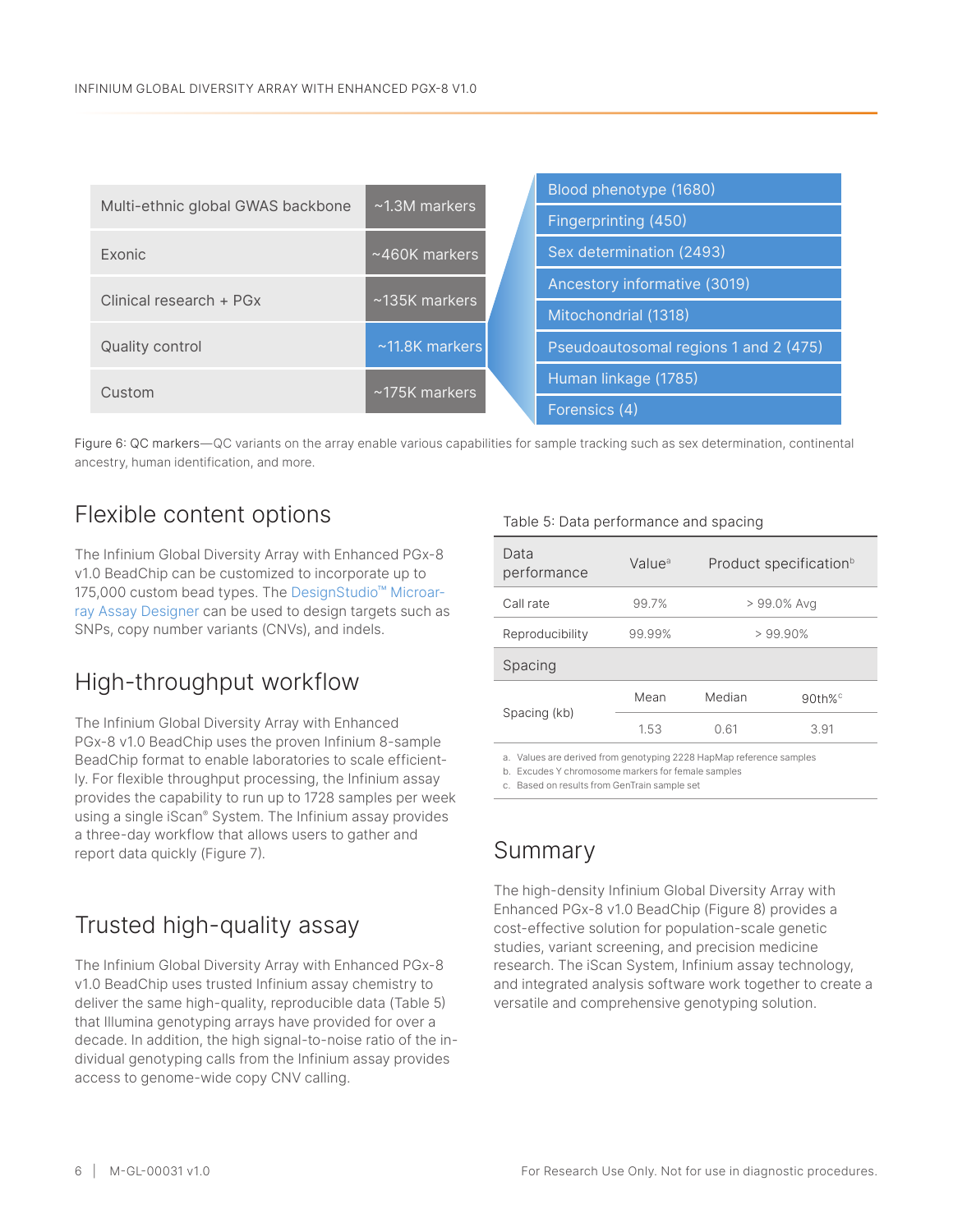

stop at this point and resume the workflow on the next day.

<span id="page-6-0"></span>Figure 7: The Infinium eight-sample format workflow—The Infinium workflow provides a rapid three-day workflow with minimal hands-on time.



<span id="page-6-1"></span>Figure 8: Infinium Global Diversity Array with Enhanced PGx-8 v1.0 BeadChip—Built on the trusted eight-sample Infinium platform.

## Learn more

Pharmacogenomics. [Illumina.com/areas-of-interest/phar](http://www.Illumina.com/areas-of-interest/pharmacogenomics.html
)[macogenomics.html](http://www.Illumina.com/areas-of-interest/pharmacogenomics.html
)

# Ordering information

Infinium Global Diversity Array with Enhanced PGx-8 v1.0 BeadChip, [Illumina.com/products/by-type/microarray-kits/](https://www.illumina.com/products/by-type/microarray-kits/infinium-global-diversity-pgx.html) [infinium-global-diversity-pgx.html](https://www.illumina.com/products/by-type/microarray-kits/infinium-global-diversity-pgx.html)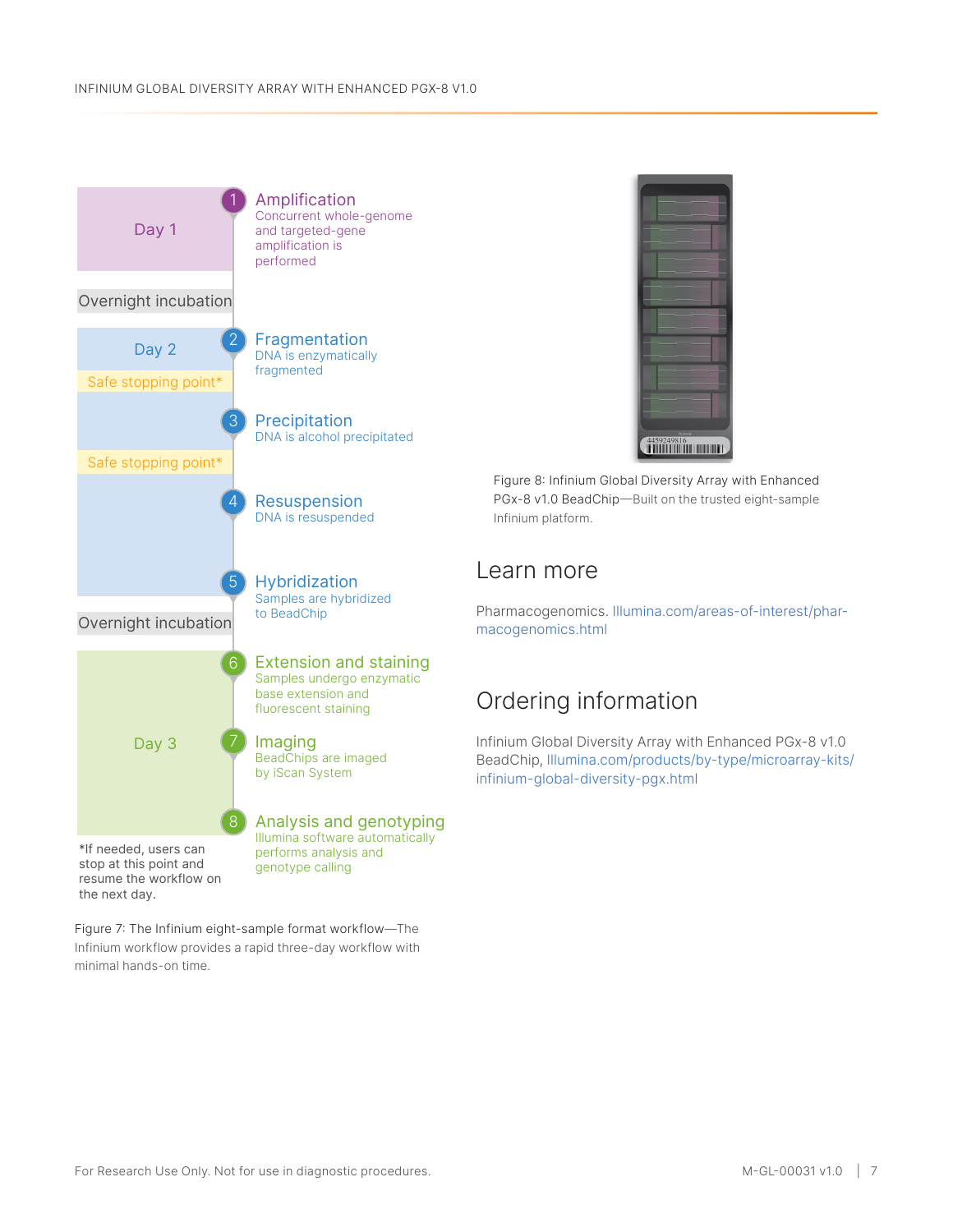| Infinium Global Diversity Array with Enhanced PGx-8 v1.0 |                                                                                                |                   |  |  |
|----------------------------------------------------------|------------------------------------------------------------------------------------------------|-------------------|--|--|
| Catalog no.                                              | Product                                                                                        | Add-on<br>content |  |  |
| 20048873                                                 | Infinium Global Diversity Array with Enhanced PGx + interpretation-8 v1.0 kit (48 samples)     | No.               |  |  |
| 20048874                                                 | Infinium Global Diversity Array with Enhanced PGx + interpretation-8 v1.0 Kit (384 samples)    | No.               |  |  |
| 20048875                                                 | Infinium Global Diversity Array with Enhanced PGx + interpretation-8 v1.0+ kit (48 samples)    | Yes               |  |  |
| 20048876                                                 | Infinium Global Diversity Array with Enhanced $PGx + interpretation 8 v1.0+ Kit (384 samples)$ | Yes               |  |  |

### References

- <span id="page-7-0"></span>1. PharmGKB, The Pharmacogenomics Knowledgebase website. [http://pharmgkb.org.](http://pharmgkb.org) Accessed January 23, 2021.
- <span id="page-7-1"></span>2. Clinical Pharmacogenetics Implementation Consortium (CPIC) website. <http://cpicpgx.org> website. Accessed January 23, 2021.
- <span id="page-7-2"></span>3. European Bioinformatics Institute. The 1000 Genomes Project website. [http://1000genomes.org.](http://1000genomes.org) Accessed January 23, 2021.
- <span id="page-7-3"></span>4. Pharmacogene Variation Consortium. PharmVar consortium website [http://pharmvar.org w](https://www.pharmvar.org/)ebsite. Accessed January 23, 2021.
- <span id="page-7-4"></span>5. Green RC, Berg JS, Grody WW, et al. [ACMG recommendations](https://pubmed.ncbi.nlm.nih.gov/23788249/
)  [for reporting of incidental findings in clinical exome and ge](https://pubmed.ncbi.nlm.nih.gov/23788249/
)[nome sequencing](https://pubmed.ncbi.nlm.nih.gov/23788249/
) [published correction appears in *Genet Med*. 2017;19(5):606]. *Genet Med*. 2013;15(7):565-574. doi:10.1038/ gim.2013.73
- <span id="page-7-11"></span>6. PharmaADME. PharmaADME Gene List website. [http://](http://pharmaadme.org/joomla/index.php?option=com_content&task=view&id=12&Itemid=27) [pharmaadme.org/joomla/index.php?option=com\\_con](http://pharmaadme.org/joomla/index.php?option=com_content&task=view&id=12&Itemid=27)[tent&task=view&id=12&Itemid=27.](http://pharmaadme.org/joomla/index.php?option=com_content&task=view&id=12&Itemid=27) Accessed January 23, 2021.
- <span id="page-7-12"></span>7. University of California, Santa Cruz, Genomics Institute. Genome Browser website.<http://genome.ucsc.edu>. Accessed January 23, 2021.
- <span id="page-7-16"></span>8. NCBI. Reference Sequence Blood Group Antigen Gene Mutation Database website. www.ncbi.nlm.nih.gov/projects/gv/rbc/ xslcgi.fcgi?cmd=bgmut/systems. Accessed January 23, 2021.
- <span id="page-7-18"></span>9. NCBI. ClinVar Database website. [ncbi.nlm.nih.gov/clinvar](https://ncbi.nlm.nih.gov/clinvar). Accessed January 23, 2020.
- <span id="page-7-19"></span>10. Tate JG, Bamford S, Jubb HC, et al. [COSMIC: the Cata](https://pubmed.ncbi.nlm.nih.gov/30371878/)[logue Of Somatic Mutations In Cancer.](https://pubmed.ncbi.nlm.nih.gov/30371878/) *Nucleic Acids Res*. 2019;47(D1):D941-D947. doi:10.1093/nar/gky1015.
- <span id="page-7-5"></span>11. Gene Ontology Consortium. Gene ontology (GO) knowledgebase website. [geneontology.org](http://geneontology.org). Accessed January 23, 2021.
- <span id="page-7-6"></span>12. MacDonald JR, Ziman R, Yuen RK, Feuk L, Scherer SW. [The](https://pubmed.ncbi.nlm.nih.gov/24174537/)  [Database of Genomic Variants: a curated collection of structural](https://pubmed.ncbi.nlm.nih.gov/24174537/)  [variation in the human genome](https://pubmed.ncbi.nlm.nih.gov/24174537/). *Nucleic Acids Res*. 2014;42(Database issue):D986-D992. doi:10.1093/nar/gkt958.
- <span id="page-7-7"></span>13. NCBI. eQTL Database website[. https://preview.ncbi.nlm.nih.gov/](https://preview.ncbi.nlm.nih.gov/gap/eqtl/studies/) [gap/eqtl/studies/](https://preview.ncbi.nlm.nih.gov/gap/eqtl/studies/) Accessed January 23, 2021.
- <span id="page-7-8"></span>14. Yale Center for Medical Informatics. The Allele Frequency Database website. [alfred.med.yale.edu/alfred/snpSets.asp](https://alfred.med.yale.edu/alfred/snpSets.asp). Accessed January 23, 2021.
- <span id="page-7-9"></span>15. gnomAD, Genome Aggregation Database website. [http://gno](http://gnomad.broadinstitute.org)[mad.broadinstitute.org](http://gnomad.broadinstitute.org). Accessed January 23, 2021.
- <span id="page-7-10"></span>16. de Bakker PI, McVean G, Sabeti PC, et al. [A high-resolution](https://pubmed.ncbi.nlm.nih.gov/16998491/)  [HLA and SNP haplotype map for disease association studies in](https://pubmed.ncbi.nlm.nih.gov/16998491/)  [the extended human MHC.](https://pubmed.ncbi.nlm.nih.gov/16998491/) *Nat Genet.* 2006;38(10):1166-1172. doi:10.1038/ng1885
- <span id="page-7-13"></span>17. Ensembl. Neanderthal Genome Browser website. [http://nean](http://neandertal.ensemblgenomes.org/index.html)[dertal.ensemblgenomes.org/index.html](http://neandertal.ensemblgenomes.org/index.html). Accessed January 23, 2021.
- <span id="page-7-14"></span>18. Illumina. TruSight Inherited Disease Sequencing Panel Data Sheet. [http://illumina.com/content/dam/illumina-marketing/doc](https://illumina.com/content/dam/illumina-marketing/documents/products/datasheets/datasheet_trusight_inherited_disease.pdf)[uments/products/datasheets/datasheet\\_trusight\\_inherited\\_dis](https://illumina.com/content/dam/illumina-marketing/documents/products/datasheets/datasheet_trusight_inherited_disease.pdf)[ease.pdf](https://illumina.com/content/dam/illumina-marketing/documents/products/datasheets/datasheet_trusight_inherited_disease.pdf). Accessed July 2016.
- <span id="page-7-15"></span>19. NHGRI. National Human Genome Research Institute website. [http://genome.gov.](https://www.genome.gov/) Accessed January 23, 2021.
- <span id="page-7-17"></span>20. PharmGKB. Clinical Annotation Levels of Evidence website. [.](http://pharmgkb.org/page/clinAnnLevels) <http://pharmgkb.org/page/clinAnnLevels>. Accessed January 23, 2021.
- <span id="page-7-20"></span>21. NCBI. Reference Sequence Database website. [http://ncbi.nlm.](http://ncbi.nlm.nih.gov/refseq) [nih.gov/refseq](http://ncbi.nlm.nih.gov/refseq). Accessed January 23, 2020.
- <span id="page-7-21"></span>22. Genome Reference Consortium. Human Genome Overview Version GRCh37 website.<http://ncbi.nlm.nih.gov/grc/human>. Accessed January 23, 2021.
- <span id="page-7-22"></span>23. Broad Institute. Exome Aggregation Consortium (ExAC) Browser website. [http://exac.broadinstitute.org.](http://exac.broadinstitute.org) Accessed January 23, 2021.